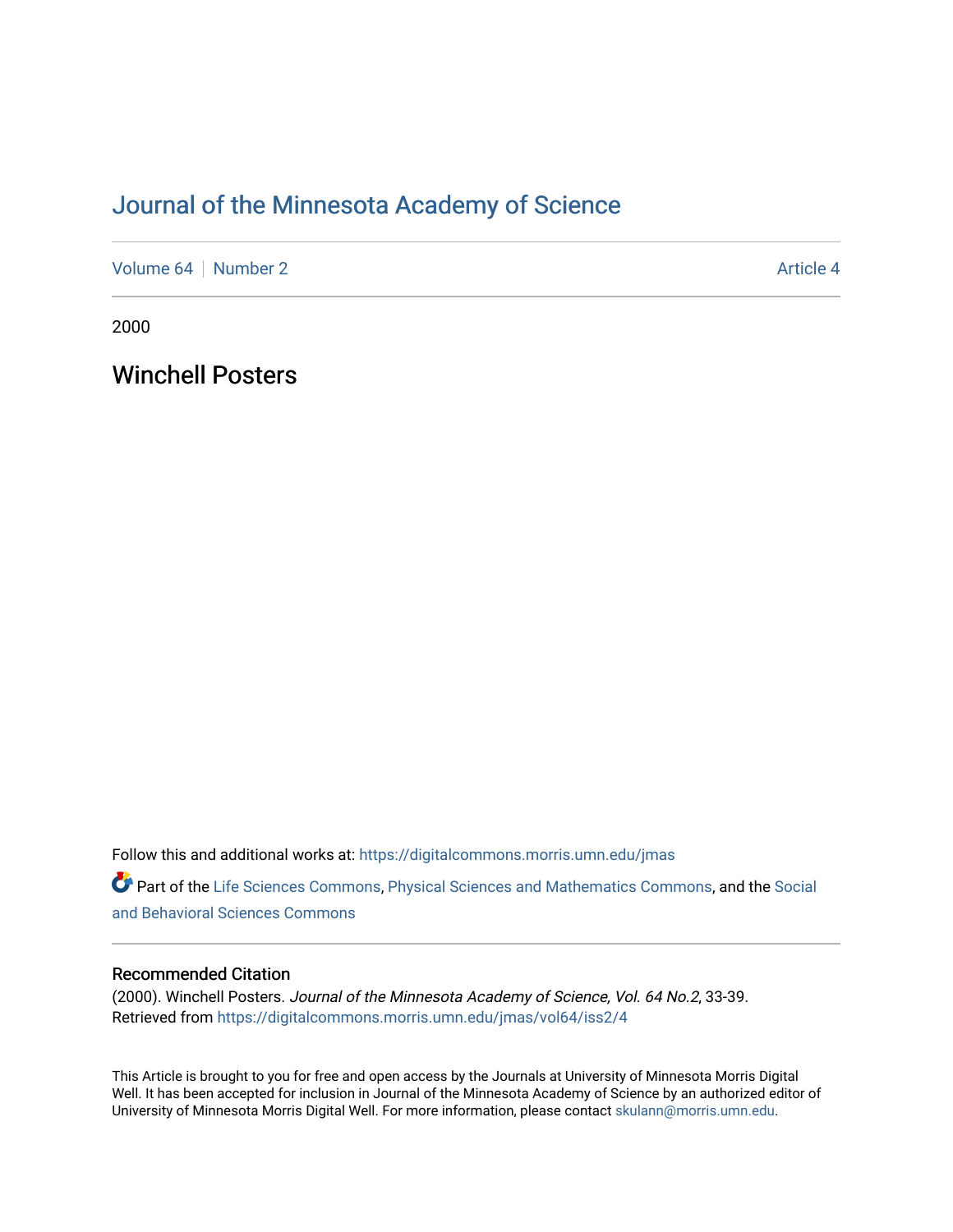#### *a* **1-ADRENERGIC ACTIVATION PATHWAY OF THE SODIUM/HYDROGEN ION EXCHANGER IN CCL-39 CELIS**  *Matt Baumgartner, Isaac Manke, Summer Tegtmeier, Mark Wallert, and Joseph Provost, Departments of Biology and*

*Chemistry, Moorhead State University, Moorhead, MN 56563* 

# **REFER TO PAGE 29 FOR TEXT OF ABSTRACT.**

# **Association and ACTIVATION OF ERK1/2 WITH**

**MICROTUBULE DURING SEA URCHIN EGG FERTILIZATION.**  *Holly Biemdiek, Kathryn Boyer, Danielle Day, Ellen Brisch, and Joseph Provost, Departments of Biology and Chemistry, Moorhead State University, Moorhead, MN 56563* 

Microtubules are long polymers consisting of  $\alpha$  and  $\beta$ tubulin dimers. Microtubules provide several important cellular functions including structural support of the cell and chromosomal distribution during mitosis. Several different proteins are tightly associated with rnicrotubules throughout the purification process. One of these proteins is the mitogen activated protein kinase (MAPK). MAPK has been found to be involved in the regulation of the assembly of microtubules in several cell lines. In the unfertilized egg, a large portion of tubulin is unassembled. Shortly after fertilization, tubulin is polymerized into microtubules. It is very likely that MAPK is involved in altering the dynamics of assembly in sea urchin eggs during the first stages of development. To determine if MAPK co-purifies with sea urchin egg microtubulin, microtubules were isolated by successive cycles of temperature-dependent assembly and disassembly. The product this procedure resulted in highly enriched preparation of rnicrotubulin and microtubule-associated protein. The presence of MAPK was determined by immunoblot analysis. Phospho-specific MAPK antibodies were used to determine the activation level of the rnicrotubule-associated MAPK. To investigate if fertilization of sea urchin eggs lead to the activation of MAPK, isolated eggs and sperm were incubated for various incubation periods. The level of MAPK activation was determined using a phospho-specific MAPK antibody. This data will help to determine the identity of two unknown proteins, which were implicated in an earlier study in microtubule assembly in sea urchin embryos.

# **SYNTHESIS OF POLY(NAPHTHENYL KETONE) VIA POLY(NAPHTHENYL METIIYLENE)**

*Benjamin Borg, Bemidji State University, 1500 Birchmont Dr. NE Bemidji, MN 56601* 

Previous research showed how soluble poly(arylene methylene)s could be synthesized from 2-chloromethylnapthalene via Friedel-Crafts self-condensation of the substrate in the presence of stannic chloride, SnCI<sub>4</sub>. This polymer was selected as the starting material for this experiment. Selective oxidation of the methylene bridge in the poly(naphthenyl methylene), a benzylic position, will be attempted to form a ketone linkage. The product of this reaction should be a ketone linkage. The product of this reaction should be a poly(naphthenyl ketone). This methodology is being attempted as previous direct methods have failed The extended conjugation of the polyketones should produce a polymer with greater electrical conductivity.

# **CONTROL OF WILD-TYPE MRNA ACCUMULATION BY THE NONSENSE-MEDIATED MRNA DEGRADATION PATHWAY** IN **BAKER'S YEAST**

#### *Erin E. Carlson and Jeffrey N. Dahlsetd, Saint Olaf College, 1520 St. Olaf Avenue, Northfield, MN 55057*

We are interested in the control of CTF13 mRNA accumulation by nonsense-mediated mRNA degradation (NMD). NMD is responsible for accelerating the degradation of mutated mRNAs which contain a premature stop codon (nonsense mRNAs). These mutant mRNAs might otherwise accumulate and promote the production of their corres- ponding truncated proteins, which can lead to cancer and genetic disease. In baker's yeast, the NMD pathway also controls the abundance of some wild-type mRNAs, including that of CTF13. CTF13 encodes a protein that functions in chromosome transmission during cell division and its mRNA has been shown to accumulate when NMD is inactivated. This mRNA accumulation suppresses the temperature-sensitive allele ctfl3-30, which carries a missense mutation. We've been conducting experiments to address the hypothesis that NMD influences the synthesis of the CTF13 mRNA by controlling the degradation of a mRNA encoding a protein regulator of CTF13. As a first approach, we've analyzed reporter mRNA expression from the CTF13 promoter for NMD-dependent effects. The initial results of these experiments indicate a lack of NMD-dependent effects, and we are currently doing experiments to confirm these findings. As a second approach, we've isolated and characterized suppressors of ctfl3-30 in an effort to identify the putative CTF13 regulator encoding a NMD substrate mRNA. Three genes have been identified. The effect of NMD on the suppressor gene expression and the suppressor genes effects on CTF13 expression are presently being characterized Results from experiments now in progress will be shown.

# **UNCOVERING THE IN** *Vl71l0* **PROPERTIES OF C4 PYRUVATE, ORTHOPHOSPHATE DIKINASE REGULATORY PROTEIN, RP, A MOST UNUSUAL DUAL REGULATORY PROTEIN KINASE/PHOSPHATASE**

*Jeffrey Clauson, Department of Biology, Moorhead State University, Moorhead, MN 56560* 

Pyruvate,orthophosphate dikinase, PPDK, is a central enzyme of the  $C_4$  photosynthetic pathway found in maize.<br>Because it is a photosynthetic enzyme, it is inactivated at night and activated during the day. **A** specific protein kinase called PPDK regulatory protein (RP) is responsible for this light/dark regulation via reversible phosphorylation of PPDK. Little is known about the functional properties of RP because of its extreme instability once removed from the leaf for study. Recently, we have developed antibodies specific for the inactivated (phospho-Thr  $-456$ ) form of  $C_4$  PPDK. These polyclonal antibodies were generated against a synthetic phosphopeptide composed of 20 residues flanking the Thr-456 region of the maize  $C_4$  polypeptide. We have employed these antibodies as a new tool for assessing RP kinase activity in an *in vitro assay.* This assay utilizes rapidly extracted RP from maize leaves for the subsequent *in vitro*  phosphorylation of recombinant maize PPDK. Phosphorylation of the target enzyme is then quantitated by immunoblot analysis of phospho-PPDK A comprehensive analysis of the *in vitro* properties of RP with respect to dark/light regulation of PPDK will be presented.

#### **Tm: EFFICACY OF MUSSEL RELOCATION AS A REsOURCE MANAGEMENT TOOL: AN ExPERIMENT IN THE ST. CROIX RlvER**

I.eda A *Cunningham, Daniel J. Hornbach, Mark C Hove Macalester College, Biology Deportment, 1600 Grand* Avenue *Saint Paul, MN 55105,* 

Increasing threats to the native mussel community in the St. Croix River (e.g. bridge construction, zebra mussel outbreaks) make it necessary to study the efficacy of relocating mussels to less-threatened parts of the river. To determine the effects of relocation on mussel growth and survival a three-year *in situ* experiment was conducted at Wild River State Park, Minnesota. In 1997 a  $25 \text{ m}^2$  study grid containing 25 cells was placed near the confluence of the St. Croix and Sunrise rivers (reference site), and another was placed at the eastern boat launch at Wild River State Park (relocation site) Each cell was randomly assigned one of the following treatments (1) double resident mussel density, (2) addition of 10 pimplebacks *(Quadrula pustulosa),* (3) addition of 10 spikes *(Elliptio dilatata),* (4) addition of 10 pocketbooks *(Lampsilis cardium),* and (5) control (no manipulation occurred during the first year). In 1997 mussels were collected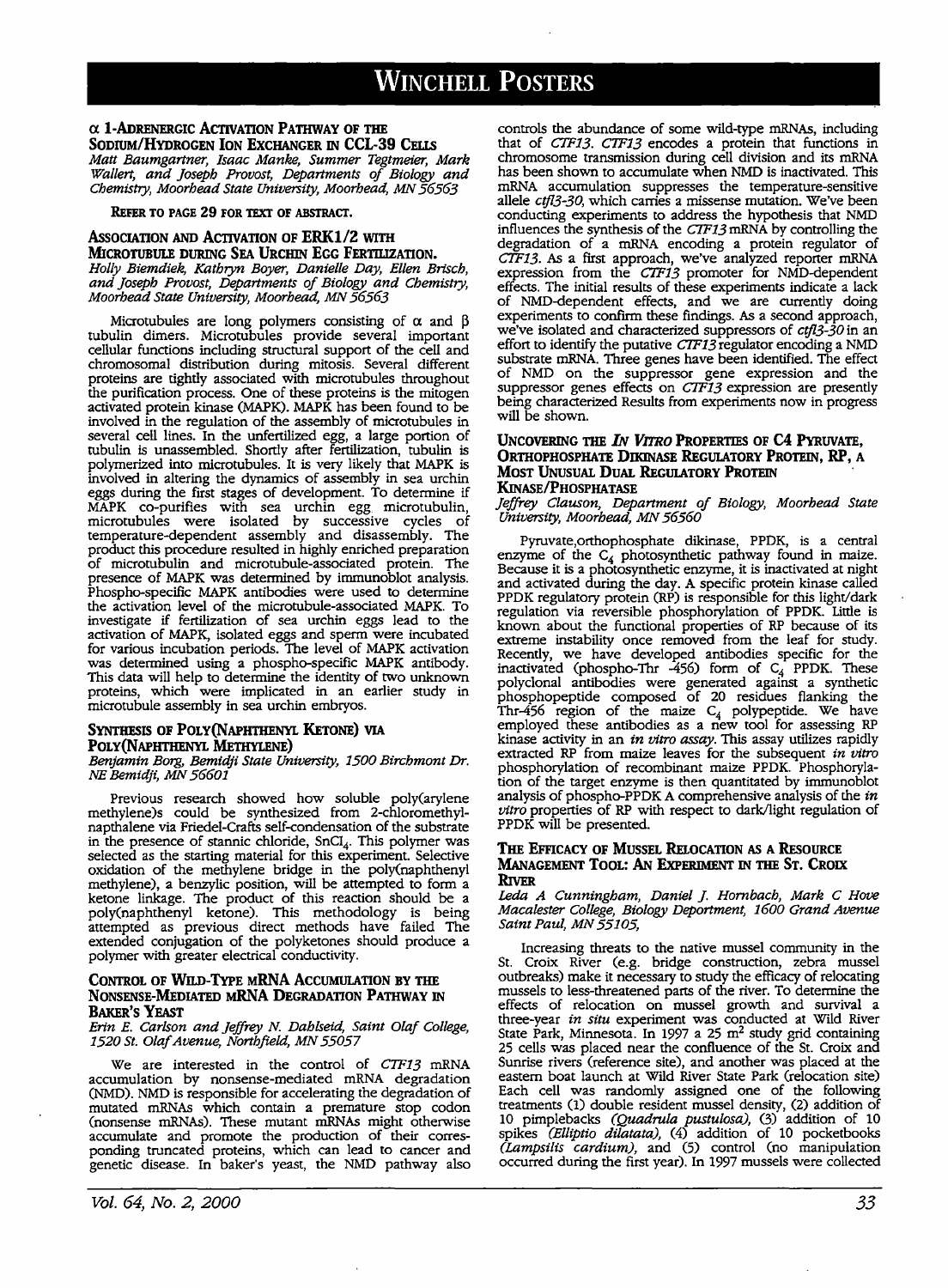from the reference site, placed into study grids, and individuals from the first four treatments were measured, weighed, and marked. In 1998 and 1999 mussels were measured and weighed. Those found without a number were recorded as "new" and marked; those missing from the 1998 or 1999 census were recorded as "missing", and the rest were recorded as "recovered", "control", or "dead" as applicable to their status. Preliminary examination of data indicates no difference in growth or mortality between treatments. Mortality was low (5%) compared to similar studies (Cope and Waller 1995). Results suggest that relocating mussels to similar habitats may be an effective strategy for conserving mussel populations living in potentially harmful parts of the St. Croix River.

Funding provided by the Minnesota Legislative Commission on Minnesota Resources.

Suggested Reading: Cope, W. G. and D. L. Waller. 1995. An evaluation of freshwater mussel relocation as *a* conservation and management strategy. *Regulated Rivers: Research and Management* 11:147-155.

#### **COMPETITIVE PCR PRODUCTS AS POSITIVE CONTROLS IN PCR-BASED AssAYS FOR TICK-BORNE PATIIOGENS**

*Joe Curley, Bemidji State University, 1500 Birchmont Drive, Bemidji, MN 56601* 

The deer tick, *Ixodes scapularis,* carries several diseases, including Lyme disease and human granulocytic ehrlichiosis. These are serious diseases and they are difficult to diagnose by conventional methods. Polymerase chain reaction (PCR) based tests have the potential to detect fewer organisms sooner after infection, but have the problem of false positives caused by DNA contamination. If modified pathogen DNA molecules are used as positive controls rather than genomic pathogen DNA, the likelihood of contamination and false positives will be reduced. My work involved developing such modified positive controls, using a technique of creating deletions by PCR. Because these products are of different sizes than genomic pathogen DNA, contamination of reactions with the positive control can be readily identified.

#### **FACTORS CONTRIBUTING TO THE SPATIAL DISTRIBUTION OF HERBACEOUS PLANTS** IN **A MINNEsOTA OAK WOODIAND**  *Claudia J. Curran, Department of Biology, Macalester College, St. Paul, MN 55105*

Ecologists struggle to explain the spatial distribution and patchiness of plants. The goals of this study, which took place at the Cedar Creek Natural History Area in East Bethel, MN, were (1) to determine if plant species and functional group distributions are associated with specific environmental variables, and (2) to determine if thatch ant mounds alter environmental conditions on a micro-scale, and if so, to see if these altered conditions are associated with corresponding small-scale changes in vegetation. Vegetation was sampled in three bum units (frequently burned, infrequently burned, and never burned) at ant mounds and at control points away from mounds. Soil moisture, ammonium, extractable nitrates and total nitrogen levels were sampled at mounds and control points; leaf area index, total nitrogen, bum history and elevation data were acquired for sample sites. Analyses showed that (1) along a fire gradient, vegetation in functional groups is associated with all environmental variables, (2) ant mounds act as small- scale disturbances and influence the distribution of functional groups, especially nonnative forbs and grasses, and (3) as small-scale disturbances, ant mounds influence vegetation patchiness on a small-scale, whereas large-scale patchiness is more affected by large-scale disturbances, namely fire.

#### **DEVELOPMENTAL EXPRESSION OF PROTEASE ACTIVITY IN SOYBEANS**

*Jason Christiansen and Ellis Bel4 Gustavus Adolphus College, 800 West College Avenue, St Peter, MN 56082* 

Soybean plants are a major source of revenue in the agriculture industry. Plants are being engineered to have high

germination rates and crop yields. One major problem still facing the industry is pest control. The major pest to the soybean plant is the cyst nematode The nematodes are able to infest soybean roots, where the cysts that they form block nutrient flow from the root system to the remainder of the plant. Because the nematode has a thiol protease located in its digestive system it is possible that the damage done by the nematode could he prevented by a thiol protease inhibitor. The possibility for a TG soybean plant resistant to the nematode thus exists. If the plant were able to produce a thiol protease inhibitor in its root system the nematode would be prevented from causing any harm. If a thiol protease were needed during the normal development of the plant, however, a thiol protease inhibitor would be detrimental to the growth of the plant. The purpose of this study is to determine which types of proteases are important in the development of the soybean plant. Various tissues of the plant (roots, stems and leaves) are sampled during different stages of development. The proteins are extracted and analyzed through SOS-PAGE and protease activity is checked by using an Azo-Casein assay and zymogram gels. Tissues showing protease activity will then be further analyzed for the type of protease present. Preliminary work indicates protease activity in seedlings and the root systems of two-week old plants.

#### **KINETIC PROPERTIES AND REGULATION OF GLUTAMATE DEHYDROGENASE BY SUBSTRATE CONCENTRATION AND PH**  *Vanja Durie, Ellis Bel4 Biochemistry Department, Gustavus Adolphus College, St. Peter, MN*

Eukaryotic glutamate dehydrogenases are highly regulated or NADP+ as cofactors in the oxidative determination of glutamate. The enzyme is subject to both homotropic and heterotropic regulation and under some circumstances shows potent substrate inhibition by glutamate. Physical basis of the regulation is unknown, but it is thought to involve the subunit-subunit interactions. Specifically, we were interested in the pH dependence of the substrate interactions, a phenomena thought to involve not only subunit interactions, but also to the involved in the regulation by GTP and ATP. Through the series of initial rate kinetics experiments with variable glutamate concentrations and set concentrations of the NAD+ in series of pH values, we investigated the extent and mode of the substrate inhibition as a function of pH. Preliminary data at pH 6, 6.5 and 7 showed the substrate inhibition being a function of both the inflection point of the plot and the ratio of the activities at high and low glutamate concentrations. The future experiments will focus on the effects of pH ranging from 7.5 to 9. Furthermore, since the structure of the enzyme has recently been elucidated by x-ray crystallographic means, the pH dependence of these effects may give clues at to the types of amino acid side chains that mediate the interactions between the active site and the various regulatory sites on the enzyme.

# **REsULTS FROM A Two-YEAR SURVEY OF FuNGI AND LICHENS**  IN **THE BLACK Hm.s OF Soum DAKOTA**

*Elaine Ebbert and Audrey Gabel, Ph.D., Department of Biology, Black Hills State University, Spearfish, SD 57799* 

Mushrooms and other fleshy fungi were collected four times throughout the summers of 1998 and 1999, from each of five permanent sites and less frequently from several additional sites in the Black Hills. Results (site, county, date, species, major taxonomic group, primary and secondary vegetation at the site, substrate upon which the fungi were growing, land use, edibility and collection number) were sent to the South Dakota Natural Heritage Database. Threehundred and seventy-four specimens representing 164 different species were collected in 1999 compared to 313 specimens representing 150 different species collected in 1998. Two-hundred and thirty-six different species were collected during the 2-year study, and 38% of these were collected only in 1999. Only two species, *Collybia dryophi/a* and *Jnocybe*  fastigiata, occurred at all five permanent sites during the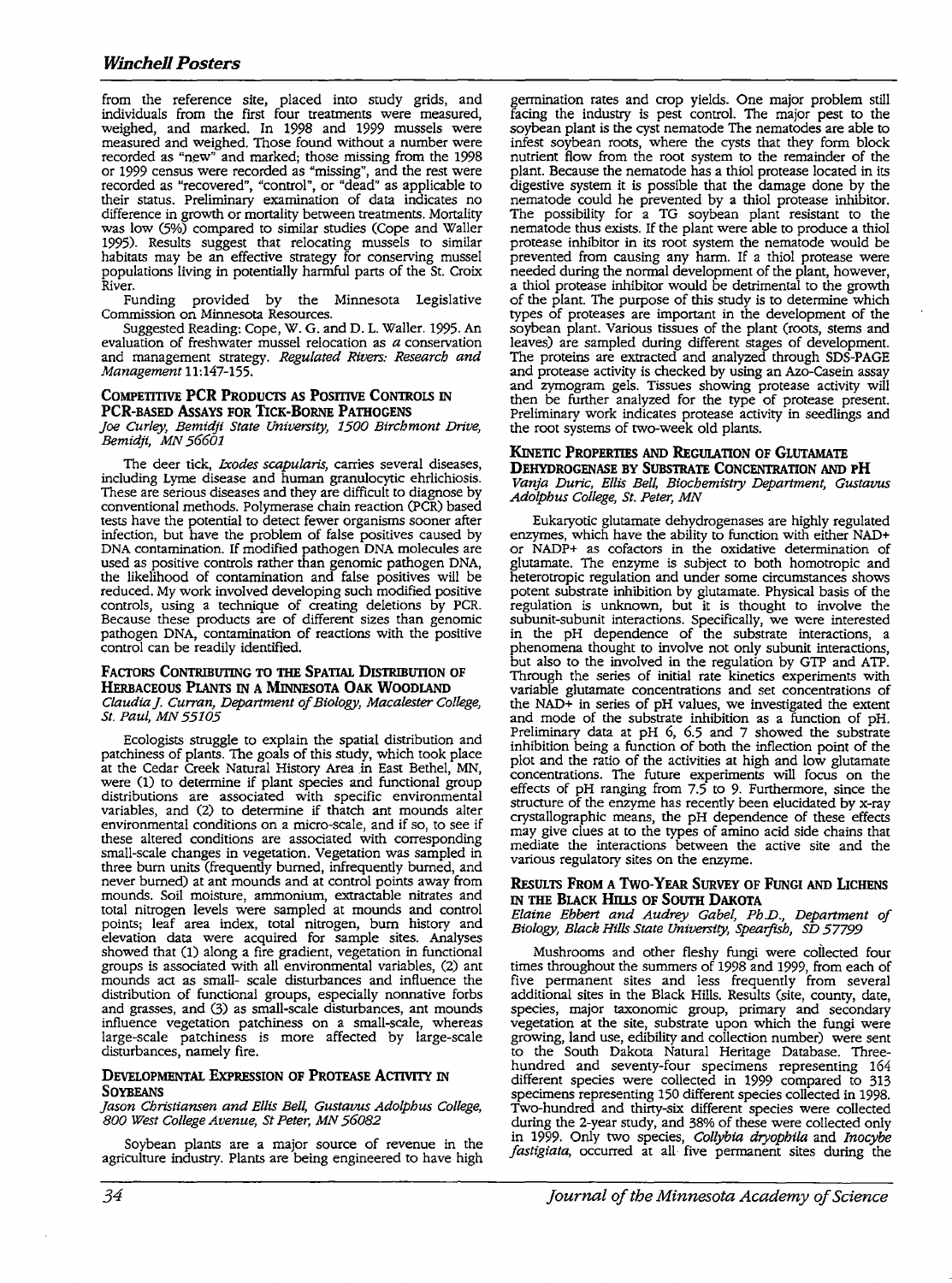study. August was the best collecting month for both years, but in 1999 July was almost as productive as August. In 1999, 55% of the species collected were agarics compared to 1998 collections, in which 57% of the species collected were agarics. A site near Rochford, South Dakota dominated by *Pinus ponderosa and Picea glauca* had the greatest diversity of species (45 different species) in 1998. In 1999, Eleventh Hour Spring, west of Spearfish, South Dakota dominated by *Populus tremuloides* and *Pteridium aquilinum* contained the most diverse number of species (52 different species).

### **AssESSING TIIE LIGHT ACTIVATION AND DARK INACTIVATION**  KINETICS OF THE C<sub>4</sub> PHOTOSYNTHESIS ENZYME, **PYRUVATE,ORTIIOPHOSPHATE DIKINASE,** IN **MAizE LEAVES USING A NOVEL PHOSPHO-ANTIBODY APPROACH** *Luke Fiedler and Jason Fries, Department of Biology,*

*Moorhead State University, Moorhead, MN 56560* 

Compared to other cereal grains, maize is a remarkably productive crop species because it has a highly advanced form of photosynthesis called C4-photosynthesis. A key enzyme of C4 photosynthesis is pyruvate,orthophosphate dikinase (PPDK). Evidence is mounting that PPDK is perhaps the most rate limiting enzyme of the pathway As with several other enzymes involved in photosynthetic carbon metabolism,  $C_4$ PPDK is inactivated in darkness in order to prevent futile cycling of metabolic intermediates. This inactivation is due to the reversible phosphorylation of an active-site Thr residue (Thr-456 in maize) and is mediated by PPDK regulatory protein, RP, a bifunctional regulatory protein kinase/ phosphatase. Using an immunological approach via probing soluble rapid leaf extract immunoblots with PPDK-Thr<sup>456</sup>-P antibody, we have assessed the kinetics of the RP phosphatase and kinase functions as they occur in the leaf during light/dark transitions. When dark adapted leaves are exposed top light, dephosphorylation (activation) of PPDK is rapid and nearly complete after 5 min. When illuminated leaves are placed in the dark, phosphorylation (inactivation) is slower, requiring up to 30 min for complete phosphorylation of PPDK. Corresponding data on the in vitro activity of RP during light dark transitions will also be presented.

#### **MURINE STRAIN DEPENDENCE OF IGA PRODUCTION FOLLOWING ORAL IMMUNIZATION WITH REOVIRUS T1L** *Megan]. Fisk and Jennifer M. Lund, Macalester College, 1600 Grand Avenue, Saint Paul, MN 55105*

The influence of genetics on immunity and health is evidenced by extensive literature. A model used to study genetic differences in immunity is the inbred mouse, as each strain is representative of one genetically unique individual. mouse strains following oral immunization with reovirus T1L. Reovirus is an enteric pathogen with demonstrated capability of inducing an immune response. A quantitative enzyme-linked immunosorbent assay (ELISA) is used to determine concentrations of fecal lgA in C3H and C57BL mouse strains over a 28-day time course. No significant differences were found in reovirus-specific IgA production. However, the number of deaths between days 7 and 14 postinoculation differed significantly for the two mouse strains (p=0.0325). This may indicate that the differences in immunity between these strains is not related to the IgA response. A possible explanation is that C3H mice are more susceptible to viral spread. Ongoing studies will examine nonspecific fecal IgA production as well as specific and nonspecific IgG concentration in plasma.

# **POTENTIAL USE OF** *POTENTILLA TRIDENTATA* **AND**  *DANTHONIA SPICATA* IN **REsTORATION EFFORTS AT MINNESOTA'S TETTEGOUCHE STATE PARK**

#### *Jeff Hanninen and Kristina Houser, St. Olaf College, Northfield, MN 55057*

Vegetation on thin soils such as those found on Shovel Point in Tettegouche State Park, MN is vulnerable to damage from park visitors. Park managers are concerned that damaged areas are increasing in size, therefore, they are searching for practical, biologically sound restoration methods. Possible solutions range from unassisted revegetation, to ameliorating soil conditions and revegetating with local and exotic species. Reports from literature sources suggest that unassisted revegetation in environments similar to Shovel Point can require more than 100 years, but revegetation using transplants can greatly reduce the time needed. *Potentilla tridentata* and *Danthonia spicata are* herbaceous species which are native to Shovel Point and might be useful as transplants. Since the germination requirements for these species are not well known we have tested their germination rates on moist filter paper at room temperature (rt) with and without an overnight treatment of 400 ppm gibberelic acid (GA<sup>3</sup> ). For *P. tridentata* we have also tested germination rates at room temperature after two and four weeks (4wk) at 4°C. The treatments of 50 seeds each were done in triplicate. For *P. tridentata* germination rates ranged from 27 to 72 percent for the rt and 4wk treatments respectively, and for *D. spicata*  preliminary results suggest that germination is inhibited by 400 ppm GA<sub>3</sub>, We conclude that the 4wk treatment at  $4^{\circ}$ C will be useful in germinating *P. tridentata* for the purpose of transplantation experiments on Shovel Point.

# **DOES TIIE TICK,** *RllIPICEPHALUS SANGUINEUS,* **HAVE AN IGG BINDING PROTEIN?**

*Brian Haugen, Bemidji State University, 1500 Bircbmont* Dr. NE, *Bemidji, MN 56601* 

Recent research shows that the African tick, *Rbipicepba/us appendiculatus,* produces a protein that binds the mammalian antibody Immunoglobin G (IgG). This protein is secreted by male ticks feeding directly adjacent to females and provides improved feeding efficiency. The goal of my project is to determine whether a homologous protein is produced by the related species *Rhipicepbalus sanguineus.* A DNA fragment of approximately the correct size has been isolated by using PCR and is now being sequenced. The future path of this research will be to determine whether IgG binding proteins are present in other tick species. This research may also have implications in the understanding of tick feeding behavior and in the development of anti-tick vaccines.

# **CYTOGENETIC ANALYSIS OF DEFORMED FROGS**

*Sara Homer, Angela Reister and Debra L. Carlson, Augustana College, Department of Biology, 2001 S Summit Ave, Sioux Falls SD57197* 

The increased incidence of deformed frogs in North<br>America has become a concern since amphibians are seen as indicators of environmental quality. The deformed frogs which have been reported in numerous Minnesota counties are frequently missing hind limbs or have extra limbs. While possible explanations for such developmental abnormalities include parasite infestations, ultraviolet radiation and pesticide usage, there has been insufficient evidence supporting any single causative agent. It is possible that environmental agents have damaged the genetic material of the afflicted frogs. In order to begin to address that possibility, metaphase chromosome spreads were prepared from the peripheral blood of adult northern leopard frogs *(Rana pipiens)* and mink frogs *(Rana septentrionalis)* collected from several Minnesota counties. Blood was collected lay cardiac puncture and cultured in the presence of mitogen and colcemid. After fixation, good quality metaphase plates were analyzed. All 26) and morphology, and selectively stained metaphase plates had the normal number of nucleolar organizer regions (NOR had the normal number of nucleolar organizer regions (NOR = 2). It is possible that the deformed frogs that survive to adulthood have normal chromosomes, while the animals with severe chromosomal defects die as embryos or larvae. Thus, chromosomes were prepared from embryonic *R. pipiens*  collected at Minnesota sites known to have a high incidence of adult frog deformities. **All** analyzable embryonic chromosome preparations were normal in number and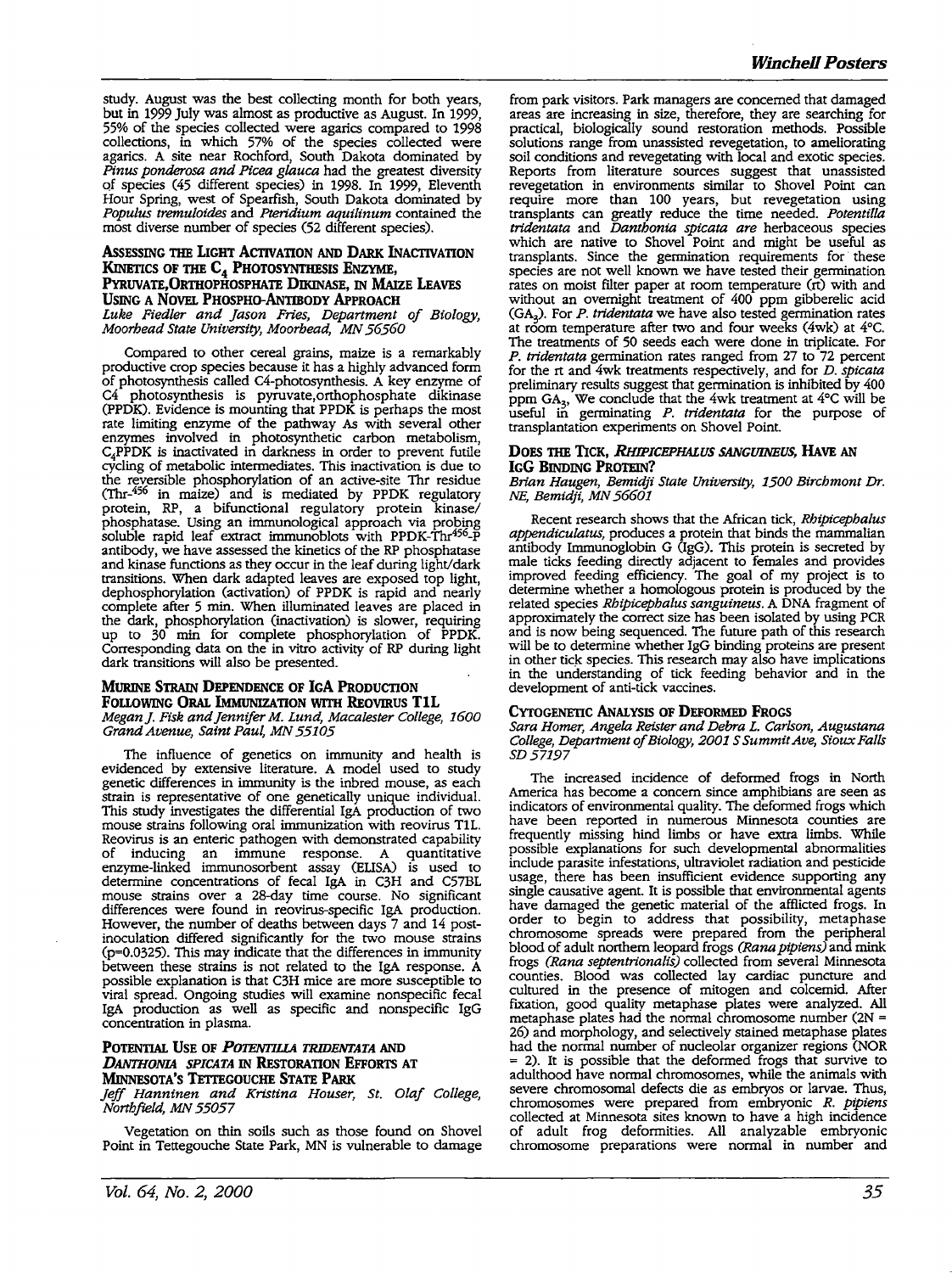morphology. While some finer-resolution banding procedures have been attempted on these animals, a more detailed analysis of the frog chromosomes is technically difficult.

#### **CLONING AND SEQUENCING THE GENE FOR THE C4 PHOTOSYNTHESIS ENZ¥ME, PYRUVATE,ORTHOPHOSPHATE DIKINASE, FROM THE POLYPLOID TALL GRASS PRAIRIE SPECIES,** *ANIJROPOGON GERARDI!* **(BIG BLUESTEM)**  *Aaron Imdieke, Department of Biology, Moorhead State University, Moorhead, MN 56560*

The Tall Grass Prairie ecosystem represents a rich source of floristic biodiversity. A dominant fraction of the ecosystems flora are grasses that use the C4 photosynthesis. An unusual number of these "C4" grasses are polyploid (6N, 8N). In order to explore the theory that polyploidy is related to adaptive value via genesis of gene diversity in a prairie ecosystem, we have cloned the gene for pyruvate orthophosphate dikinase, PPDK, a key  $C_4$  photosynthesis gene from the  $C_4$  grass Big Bluestem *(Andropogon gerardii).* This full length cDNA clone was then used to probe Big Bluestem genomic Southern blots. Analysis of these blots will be used to determine the effect of polyploidy on PPDK gene copy number and hence gene potential diversification due to polypoidy. corresponding comparative analysis of the complete coding sequence for the PPDK gene will also be presented.

#### POST CONFLICT COLOR CHANGE LOSING *ANOLIS ANOLIS* **TACTIC FOR CAMOUFLAGE OR GESTURE OF SUBMISSION?**  Andrew Klann, Hamline University, 1536 Hewitt Ave, St. Paul, *MN55104*

Animals, that have the ability to change their skin color rapidly, can use this ability as camouflage and to signal social status. Much has been documented about the green angle *(Ano/is carolinensis)* and its social status communication with skin color. Little is known about social signaling in its close relative, the brown *anole (Ano/is sagrei).* I investigated whether *A. sagrei* turned a different value of brown after losing fignts with conspecifics. I also determined whether these losers chose backgrounds that either camouflage them from predators or contrasted with their color to signal their losing status to other conspecifics. I observed fights between adult male angles and compared the skin color of the losers before and after each fight. I also observed the color of the perch losing angles 'escaped to after each fight. In my first experiment, I paired lizards into eight separated dyads, so that each lizard would lose and win a fight to a different angle. In a second experiment I housed lizards in a communal terrarium were housed, were furnished with perches painted in two values of brown representing the two extreme color variations of *A. sugrei* skin color. In both experiments, losers were darker after then before fights. In the communal tank losers preferred light perches over dark whereas in the dyadic encounters perch selection was random. Losers in the communal tank may have been maximizing a submissive status signal to other anoles to avoid additional conflicts.

## **MOVEMENTS AND SPACE UTILIZATION BY GUNNISON'S PRAIRIE DOGS** *(CYNOMYS GUNNISONI)* LIVING MULTIPLE **YEARS** IN **A COLORADO COLONY**

*Justin A. Klitzke, John P. Schoon, Daniel* C. *McEwen, and Donna M. Bruns Stockrahm, Moorhead State University, Department of Biology, Moorhead, MN 56563* 

Movements and space utilization were studied in Gunnison's prairie dogs *(Cynomys gunnisoni)* living for multiple years on our study site in Archuleta County, Colorado. A 3-ha portion of a larger prairie dog colony was live-trapped during the summers of 1991 through 1997. Each captured prairie dog was weighed, aged, sexed, ear-tagged, and marked with a unique design using Nyanzol D dye. Reproductive condition and capture location were recorded before· the animal was released. The 3-ha area was divided into 24 blocks (each 25 m by 50 m); all burrows were then mapped. Approximately 350 prairie dogs were ear-tagged

between 1991-1997. Of these, only 30 females And 10 males were captured for more than 1 year. Capture locations indicated that these 40 animals concentrated most of their activities within 8 of the 24 blocks. Of the 10 males, 7 were captured both as pups and as adults. As adults, 3 were caught at least once in the block(s) in which they had been caught as pups, while the other 4 moved to more distant locations. It pups, while the other 4 moved to more distant locations. It was more common for females than males to remain in or near their "natal block(s)" over several years. By looking at common burrow use, we could sometimes reconstruct possible family units. It appeared that some of the longer-lived animals also had a longer-lived mother and/or sisters. We will further investigate possible reasons why longer-lived animals seemed to be concentrated into certain areas of the study area, including access to optimal burrow sites and social stability.

#### **POTENTIAL INvOLVEMENT OF A PROTEIN COMPONENT** IN **FISH Al.ARM** IN **FATHEAD MINNOW**

*Nichole Korpi,* J,any *Lousiana, Joseph Provost, and Brian Wisenden, Departments of Biology and Chemistry, Moorhead State University, Moorhead, MN 56563* 

Fishes in the superorder Ostariophysi represent about 64% of all freshwater fish species (minnows, catfish, suckers, tetras, etc). One trait common to members of this group is specialized skin cells that contain an alarm pheromone. **A**  pheromone is a chemical signal. When a predator attacks and ruptures the skin cells, the pheromone is released, warns nearby minnows of the predator and induces an antipredator behavior. The chemical nature of this pheromone is not clearly understood. Early reports suggested hypoxonthine- 3(N)-oxide (H3NO) is the signaling molecule. However, independent tests using Pure H3NO do not elicit behavioral or physiological responses. In this study, the presence of a protein component of the alarm substance in fathead minnows *Pimephales prepared from the skins of fresh minnows. The solution was then heated or unheated and denatured protein removed by* centrifugation. The resulting supernatant pheromone solution was used to test aquaria containing individual fathead minnows for antipredator behavior. If protein is a component of the pheromone response, then denaturing the protein with heat should render the solution ineffective. Preliminary data indicate that heat denaturation of the sample resulted in a loss of alarm response. Additionally, the total protein concentration in these samples caused by heating was significantly decreased. No significant changes in pH was determined after heat treatment. Finally, the related compound, hypoxanthine, was used to model the effect of heat on alarm pheromone. These studies should further elucidate the chemical nature of an important biological alarm signal in fishes.

# **CHARACTERIZATION OF ADH GENE** IN **TRANSFORMED LINES OF** *DROSOPHILA MELANOGASTER*

*Alice Lay, Hamline University, 1536 Hewitt Avenue, St. Paul, MN55104* 

The alcohol dehydrogenase (Adh) gene of *Drosophila melanogaster is* an excellent model system that has allowed researchers to combine genetic and molecular approaches to questions of development and gene expression. The Adh gene is extensively studied and provides a model for the mechanism of developmental biology because it exhibits expression in a tissue specific manner. The purpose of this study was to characterize the Adh expression regulated by tissue-specific position effects in larvae of genetically transformed *Drosophila melanogaster.* Transformed lines of *Drosophila* had been isolated by the insertion of an Adh gene fragment into an Adh negative strain and nine lines were generated. To determine if the Adh gene had integrated into the genome, adults were ethanol selected A histochemical staining assay was used for detection of Adh expression in larvae and the dissected larvae were mounted on slides and scored. The results of this experiment show a range of possible patterns and levels of Adh expression. By comparing the stained tissues of the transformed lines with stained somatic tissue of a normally expressing larva, the results were that all nine transformed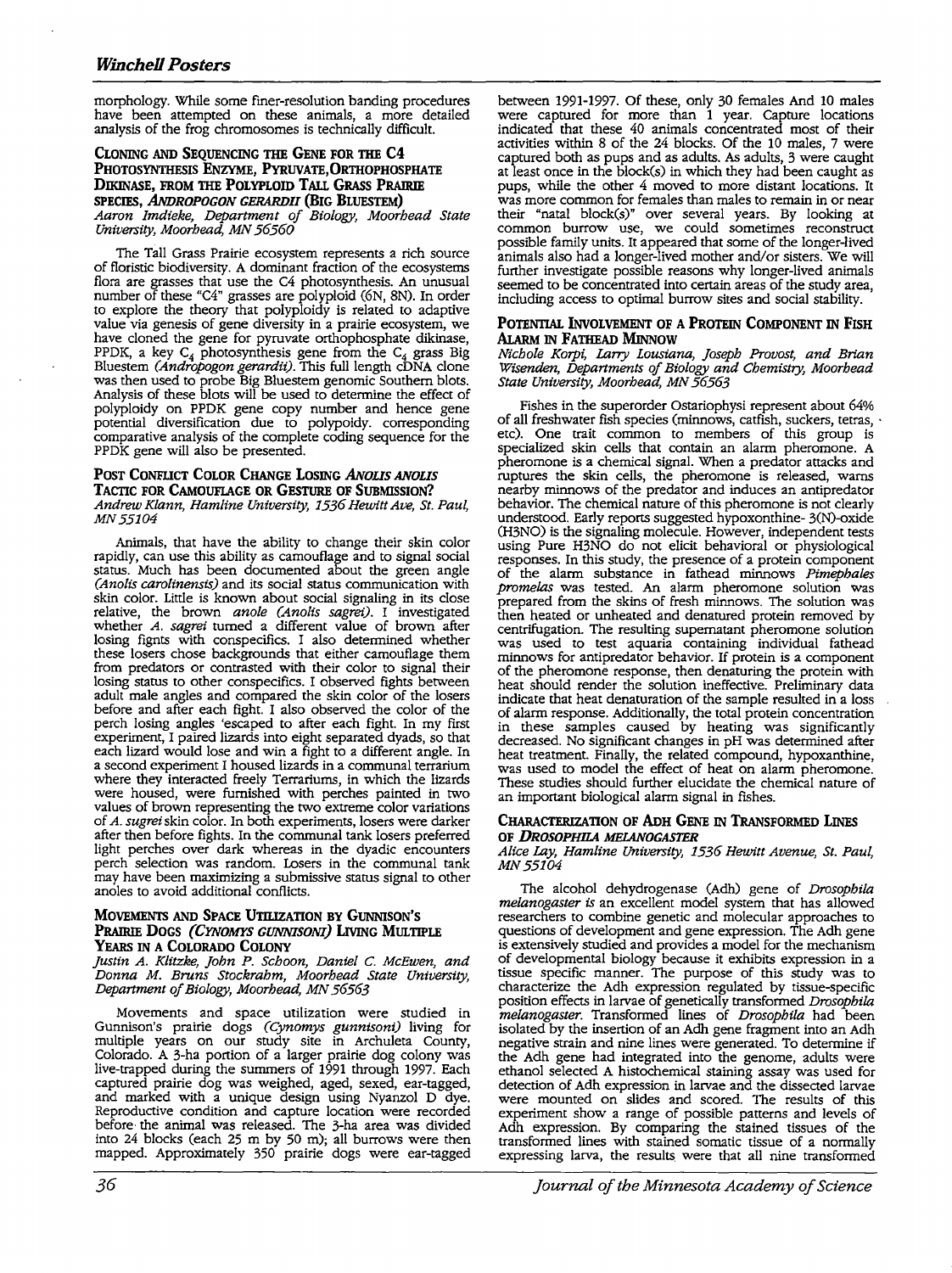lines expressed some Adh activity; however, none of the transformed lines exhibited normal patterns of Adh expression. A significant feature of the results was that a restricted pattern of expression was observed. Five lines exhibited patterns not before observed in previous research. Understanding the mechanism of these position effects is an important step in developing, practical uses for transferred genes in genetically engineered organism and particularly in using gene transfer for human gene therapy.

# **AN ANALYSIS OF STABLE CARBON lsOTOPE RATIOS FROM FOSSIL CELTIS FRUITS**

*Kristie Martin, Black Hills State University, 1200 University St., spearfish, SD 57799* 

Stable carbon isotopes have been shown to be sensitive environmental indicators. We have studied stable carbon isotope ratios in fossil *Ce/tis* (hackberry) fruits. Isotope ratios have shown an environmental gradient which can be traced over the last 15 million years. The evidence from the fossil hackberry fruits shows an increasing amount of water stress on plants in the Great Plains over the time period studied.

# **OBESITY AND FERTILITY** IN **THE LETIIAL YELLOW MOUSE**

*lAura Nathan, Augustana College, 2001 S. Summit Ave., Sioux Falls, SD 57197* 

The lethal yellow mouse possesses a mutation at the agouti locus on chromosome two. This mutation is lethal in the homozygous condition, (Ay/ay). In the heterozygous condition (Ay/a), mice live but experience altered coat color, decreased immunocompetence, increased obesity with age, and reduced fertility. These characteristics are collectively referred to as the lethal yellow syndrome (LYS). Many details of the effects of the gene's mutation are still being investigated, including how the mutation causes or contributes

to a decrease in fertility. based on knowledge of how obesity the lethal yellow mouse experiences contributes to, or is even responsible for, the high frequency of infertility in this mutant. Decreased estrous cycling has been observed in obese yellow females. In this study, forty female mice were split into two equal groups. One group of ten yellow, mutant, female mice and ten black, control, female mice were raised on a high (10%) fat diet. The second group comprised of ten yellow, mutant, female mice and ten black, control, female mice were raised on a low (4%) fat diet. Once the females were 100 days old, each individual female was mated with a black male. All mated mice were placed on a high fat diet to make pregnancy and lactation possible.

Analysis of the data revealed that weight restriction provided by the low fat diet improved the fertility of lethal yellow mice. Restricting their weight allowed for improved fertility, increasing the production of litters. The data suggest that obesity rather than some other effect of the mutated gene causes infertility in the lethal yellow mouse.

#### **EFFECTIVENESS OF TRITERPENOID COMPOUNDS AND POLYETIIYLENEIMINE DERIVATIVES OF BETULIN AGAINST HUMAN PATHOGENIC** *CANDIDA* **SPECIES.**

*Venu Nayar, R. M. Carlson,* & *M. R. Karim, Dept. of Biology, 10 University* Dr., *University of Minnesota, Duluth, MN 55812* 

**REFER TO PAGE 31 FOR TEXT OF ABSTRACT.** 

#### **RITANSERIN ALLEVIATES TICS IN A TRANSGENIC MODEL OF TS+OCD**

Eric J. Nordstrom, Michael J. McGrath, and Frank H. Burton, *Ph.D., Department of Pharmacology, University of Minnesota, 6-120 Jackson Hall, 321 Church Street S.E., Minneapolis, MN 55455-0217, USA* 

**REFER TO PAGE 31 FOR TEXT OF ABSTRACT.** 

#### **NHE1 ACTIVATION BY LYSOPHOSPHATIDIC ACID AND PHENYLEPHRINE** IN **CHINESE HAMSTER LUNG (CCL39) CELIS.**

*lAura* V. *Nustad, Christine E. Broadwell, Lisa A. Loken, Joseph J Provost and Mark A. Wallert, The Departments of Biology and Chemistry, Moorhead State University, Moorhead, MN 56563* 

The Na<sup>+</sup>-H<sup>+</sup> exchanger is a Na<sup>+</sup>-dependent, amiloridesensitive, proton extrusion mechanism found in virtually all eukrayotic cells. Six isoforrns of the exchanger have been identified to date, NHEl - NHE6. The NHEl isoform of the Na<sup>+</sup>-H<sup>+</sup> exchanger is the only isoform expressed in Chinese hamster lung cells (CCL39). In these cells, the exchanger's primary function is the regulation of intracellular pH (pHi). The exchanger can be activated by an increase in intracellular H+ or through stimulation by a variety of agonists. We have demonstrated that both Iysophosphatidic acid (LPA) and the  $\alpha$ -adrenergic agonist phenylephrine (PE) activate the Na<sup>+</sup>-H+exchanger at normal steady-state pHi. Experiments have shown that LPA increased steady- state pHi by 0.2-0.3 pH units. Likewise, PE stimulation of NHEl induced a 0.15-0.2 pH unit increase in steady-state pHi. To determine whether the LPA induced change in steady-state pHi was due to a shift in the pHi-dependence of the exchanger, cells were allowed to recover from an intracellular acid load in the presence and absence of LPA. These data show that LPA activation of NHEl caused a shift in the pHi-dependence of transport between 0.15 and 0.2 pH units in the alkaline direction. We hypothesize that LPA activation of NHE1 occurs through a  $G_{13}$ -dependent mechanism that involves the activation of RhoA, Phospholipase D and MAP Kinase. Additionally, we hypothesize that PE activation of NHE1 occurs through a  $G_q$ -mediated pathway that involves the activation of Phopholipase C<sub>B</sub>, Protein Kinase C and MAP Kinase.

# **DETERMINING WHETHER THE DEER TICK, lxODES**  *SCAPULARIS,* **HAs IGG BINDING PROTEINS**

*Mark Packila, Bemidji State University, 290 Sattgast Hall, 1500 Birchmont Drive* NE, *Bemidji, MN 56601-2699* 

Parasites need a way to protect themselves from their host's immune system. To prevent internal damage from host IgG the African tick, *Rhipicephalus appendiculatus*, uses immunoglobulin-binding proteins (IGBP) to bind and excrete host antibodies. Male *R. appendiculatus* transfer IGBP to females when feeding. In the Midwest, the vector for Lyme disease is the deer tick, *Ixodes scapularis.* Based on mating and feeding behavior observations, we investigated whether  $\overline{I}$ . scapularis uses IGBP. We used PCR with primers specific for the *R. appendiculatus* IGBP gene to try amplifying the related gene in *I. scapularis.* DNA sequencing was used to verify the PCR product's identity.

# **ANION ANALYSIS OF LAKE BEMIDJI USING ION CHROMATOGRAPHY**

*Mark Packila, Department of Chemistry, Bemidji State University, Bemidji, MN 56601* 

Nutrients in the form of anions can be a significant cause of lake eutrophication. Anions such as phosphates and nitrates are often growth limiters in aquatic systems, Ion chromatography can be used to monitor levels of various anions down to parts per million levels. Water samples were taken from surface and subsurface depths from various locations over a period of time. The samples were analyzed on a Dionex ion chromatograph with a Dionex IonPac AS 1 1 anion column. Qualitative and quantitative analysis of lake water samples were performed to detect the anions present to the detection limits of the instrument.

#### **ROLE OF SEX HORMONES** IN IMMUNITY **TO REovmus**  *Lucas J. B. Raya/a, Macalester College*

It was found in an earlier study by a colleague, Wendell Patton, that sex hormones seem to play a role in the fostering of a general IgA response in mice. The purpose of my current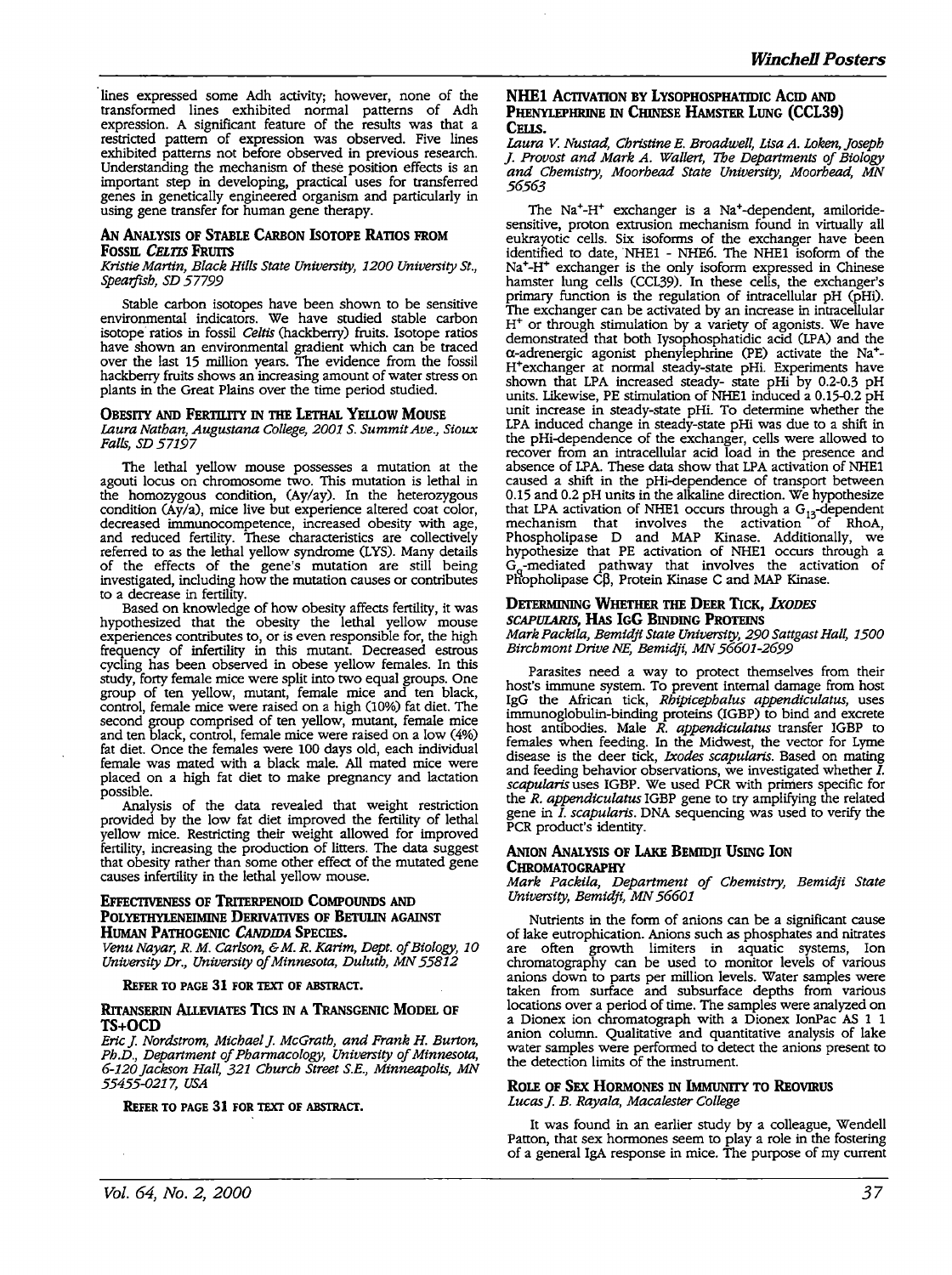study is to further explore this relationslip between sex honnones and an IgA and IgG response through a more comprehensive experimental design. In my ongoing sex study, male and female mice have had gonadectomies and supplementation with opposite hormone, i.e. males receive estradiol and females receive testosterone. 5 male and 5 female ND4 Swiss mice have had their gonads removed and are receiving daily injections of methyl testosterone at lµg/g or estradiol benzoate at 0.1 ug/g. The hormones have been dissolved into a cyclodextrin/saline solution. Mice are used as their own control, and have had baseline IgA and IgG levels. taken for 28 days prior to oral immunization with TlLang virus. Further samples will be taken for 25 days after the oral immunization, and levels of IgA and murine IgG will be observed using ELISA and a standard curve.

#### **THE EFFECT OF CREATINE ON AMATEUR ATIRETES**

*D.R. Schroeder, Hamline University 1536 Hewitt Ave. St. Paul, MN55104* 

Creatine (Cr) is a nutritional supplement that is widely used to promote strength gain and increase athletic perfonnance. Increasing the Cr pool in the body leads to an increased . level of the high energy intennediate creatine phosphate (PCr). During short bursts of anaerobic exercise. PCr supplies energy through the breaking of the high energy phosphate bond. The phosphate is donated to adenosine diphosphate (ADP) to regenerate adenosine triphosphate (ATP) which is used by the muscles for energy. The aim of this study was to see whether Cr supplementation would help college football players maintain their strength during an college football players maintain their strength during an intense two week training period. Eight consenting division three football players were randomly assigned to either a Cr treatment or a placebo treatment. Identical physical tests of maximal bench press were conducted before and after the supplementation protocol. It was found that the mean difference in repetitions was different for those subjects in the Cr group compared to the placebo group (P=.0253). The results of this study show that Cr can help maintain and even increase strength during a two week period of intense exercise.

#### **MOLECULAR MODELING OF PHOSPHOFRUCTOKINASE-1 FOR**  *1'HERMUS THERMOPHILUS*

*Melissa L. Sherman, College of St. Benedict/St.John~ University, 37 South College Ave., St.Joseph, MN 56374* 

Phosphofructokinase-1 (PFK-1), which catalyzes the conversion of fructose-6-phosphate to fructose fructose-6-phosphate to fructose 1,6-bisphosphate, is perhaps the most important enzyme in carbohydrate metabolism. The activity of PFK-1 is enhanced by the presence of fructose 2,6-bisphosphate, high levels of ADP, and substrate. The three-dimensional structure of PFK-1 from *Escherichia coli (E. coli)* has a unique, dumbbell-shaped alpha helical fold. Using computer technology, a molecular model of PFK-1 from the bacteria *Thermus thermophilus* was constructed using the E. *cold* structure as a template. *Thermus thermophilus is* a bacterium that lives in a thermophilic environment. The modeling of PFK-1 will allow us to compare similar proteins from organisms that live in different environments. We hope to answer questions about adaptations on a molecular level. The three-dimensional model for the PFK-1 of T. *thermophilusmay* provide structural explanations for the regulatory mechanisms associated with the enzyme along with possible commercial applications of this enzyme.

# **EFFECT OF BEAD SIZE ON THERMAL DIFFUSIVITY OF POROUS MEDIA**

*Karen R. Smith, Gordon McIntosh, University of Minnesota, Morris, 600 E 4th St., Morris, MN 56267* .

This study experimentally determines the thermal diffusivity of porous media of 200mm and 2mm spherical glass beads. A temperature gradient was created by heating a copper plate to 50°C and placing it on the glass beads in an insulated Dewar. Temperature recordings of the beads as a

function of depth and time allowed modeling of the thermal diffusivity of the media. Comparison of these results to those obtained in similar studies shows that these data support previous conclusions that bead size does not affect thermal diffusivity

#### **QUANTITATION OF L-CITRULLINE FROM MITOCHONDRIAL NITRIC OXIDE SYNTIIASE**

Teny *Steele, Luke Kroiss, AdriennaJirik, Theresa Sarkela, and Cecilia GiuliVi, UMD Department of Chemistry, Duluth, MN 55812* 

Nitric oxide measurements in biological systems have become important due to the diverse role nitric oxide has in neurotransmission, vasodilation, and immune response Mitochondrial nitric oxide synthase produces nitric oxide and L-citrulline from L-arginine (1). L-citrulline has been reported to be a product in the formation of nitric oxide in a 1:1 mole ratio. Rates of nitric oxide fonnation have previously been measured using the oxymyoglobin oxidation assay. This method measured nitric xide formation indirectly from a coupled reaction, however no direct measurements were performed of either nitric oxide or L-citrulline. The goal of this study was to measure L-citrulline produced from mitochondria! nitric oxide synthase L-citrulline concentration was detennined from a modified, colorimetac carbamyl aspartate assay from Prescott and Jones (2). This test was designed to compare citrulline measurements with those obtained with the oxymyoglobin assay. The citrulline production in penneabilized mitochondria was found to be 6.8  $+/-$  0.2 nmol/min/mg protein), a value 1.4-times higher than the rate of nitric oxide production. These results indicate that either the yield of nitric oxide measurement was underestimated by about a 30% or that there is another source of L-citrulline that contributes to these values. Future studies will address these possibilities.

[l] Giulivi, C., Poderoso, J.J., and Boveris, A. 0998) J. *Biol. Chem.* 273, 11038- 11043. (2] Prescott, L. M and Jones, M. E. *(1969) Anal. Biochem. 32,* 408-419.

#### **s-NITROSOGLUTATlilONE METABOLISM** IN **MITOCHONDRIA**

*Mark Steffen, Theresa Sarkela, and Cecilia GiuliVi, Department of Chemistry, University of Minnesota-Duluth, Duluth, MN 55812* 

Nitric Oxide (NO) is produced by nitric oxide synthase (NOS) by converting L-arginine to L-citrulline and NO. This free radical affects various functions including neurotransmission, vasodilation, and immune response. Under certain conditions NO is stored as a bioactive pool in the fonn of S-nitrosothiols such as S-nitrosohemoglobin. We propose that since glutathione (GSH) is present in such high concentrations in the mitochondria that NO could combine with GSH to form s~nitrosoglutathione (GSNO). NO could then be released from GSNO by combining with GSH to yield oxidized glutathione (GSSG) and NO. This GSNO could have important biological consequences such as facilitating NO transport, prolonging its half-life, targeting delivery, and mitigating its biologically adverse effects: In order to investigate this hypothesis the fonnation and degradation of GSH, GSSG, and GSNO in intact rat liver mitochondria were measured by HPLC. Mitochondria were isolated from rat liver and incubated in either L-arginine were isolated from rat liver and incubated in either L-arginine (a substrate of NOS) or  $N<sup>G</sup>$ -monomethyl-L-arginine (NMMA, an inhibitor of NOS). Aliquots from these incubations were taken at various time points and treated using four methods. Samples from three of the treatments were separated using HPLC and the GSNO was identified using electrochemical detection. GSH and GSSG quantification was accomplished by the fourth treatment followed by HPLC separation and detection at 254nm. Thus for three conclusions have been drawn fi:om our research: 1) there is a GSNO pool present in the mitochondria, 2) production of GSNO is dependent on L-arginine, and 3) GSNO production is inhibited by NMMA.